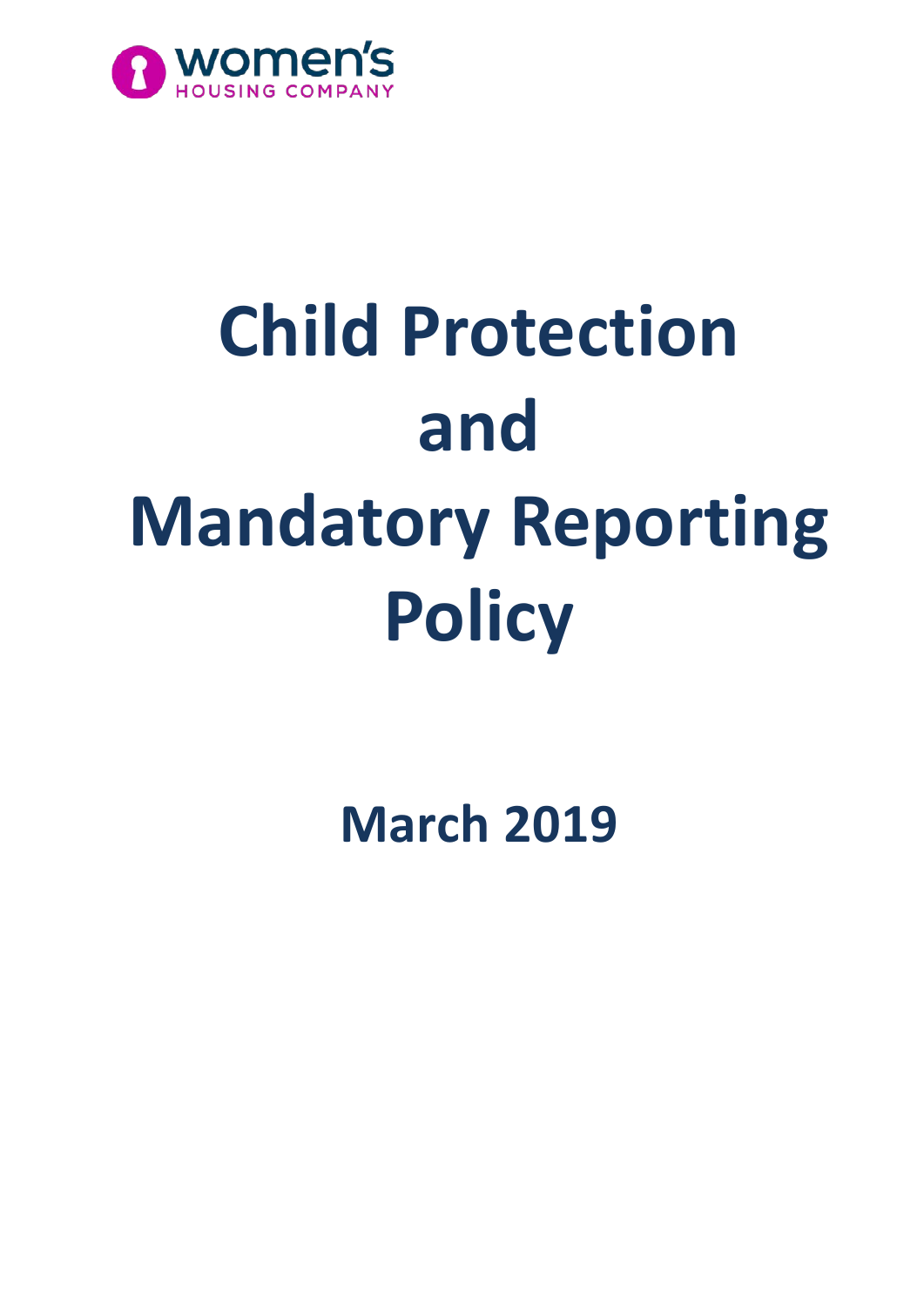

# Contents

| $2^{\circ}$    |             |  |  |
|----------------|-------------|--|--|
|                | 2.1         |  |  |
|                |             |  |  |
|                | 2.2         |  |  |
|                | 2.3         |  |  |
| 3              |             |  |  |
| 4              |             |  |  |
| 5 <sup>1</sup> |             |  |  |
| 6              |             |  |  |
|                | $7^{\circ}$ |  |  |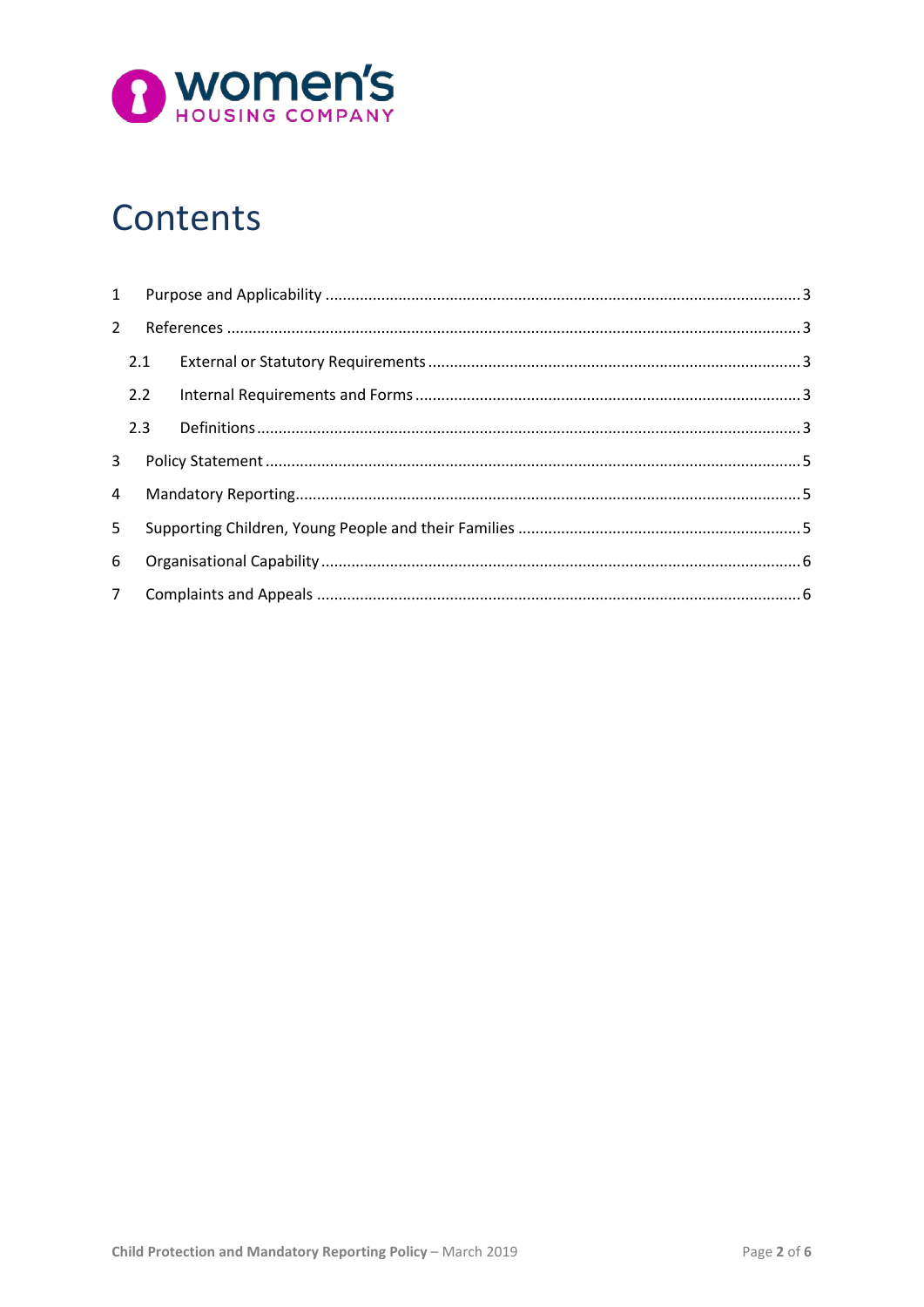

# <span id="page-2-0"></span>**1 Purpose and Applicability**

This policy describes how the Women's Housing Company (WHC) identifies and responds to concerns regarding the welfare, safety and wellbeing of children and young people.

The policy applies to all WHC staff and contractors, Support Provider partners, applicants, tenants, household members, as well as clients of the WHC homelessness support services in the community.

The *[Customer Service Charter](http://www.womenshousingcompany.org.au/uploads/tenants/housing-services/Customer-Service-Charter-044752.pdf)* and *[Customer Rights and Responsibilities](http://www.womenshousingcompany.org.au/uploads/tenants/housing-services/Customer-Rights-and-Responsibilities-044804.pdf)* guide the interactions between the WHC, applicants and tenants.

### <span id="page-2-1"></span>**2 References**

#### <span id="page-2-2"></span>**2.1 External or Statutory Requirements**

This policy complies with the following external legislation or requirements:

- Children and Young Persons (Care and Protection) Act 1998 and Regulation 2012
- NSW Residential Tenancies Act 2010 and Regulation 2010
- Housing Act 2001
- Community Housing Providers (Adoption of National Law) Act 2012

#### <span id="page-2-3"></span>**2.2 Internal Requirements and Forms**

This policy refers to the following internal documents, which are available on the WHC website:

- Customer Service Charter
- Customer Rights and Responsibilities

#### <span id="page-2-4"></span>**2.3 Definitions**

 $\overline{a}$ 

A **child[1](#page-2-5)** is defined as a person aged between 0 and 15 years of age and a **young person** is defined as a person aged 16 or 17 years of age.

A child or young person is at **risk of significant harm (ROSH)** if the circumstances that are causing concern for the safety, welfare or wellbeing of the child or young person are present to a **significant** extent, which is sufficiently serious to warrant a response by a statutory authority, irrespective of a family's consent.

**Mandatory reporting** is the legislative requirement for selected classes of people to report suspected child abuse and neglect to government authorities.

The **Mandatory Reporting Guide (MRG)[2](#page-2-6)** is a structured decision making tool to assist mandatory reporters to decide whether to report their concerns of possible abuse or neglect of a child or young person to the Child Protection Helpline.

<span id="page-2-5"></span><sup>1</sup> *Children and Young Persons (Care and Protection) Act 1998*

<span id="page-2-6"></span><sup>2</sup> <https://reporter.childstory.nsw.gov.au/s/mrg>

**Child Protection and Mandatory Reporting Policy** – March 2019 Page **3** of **6**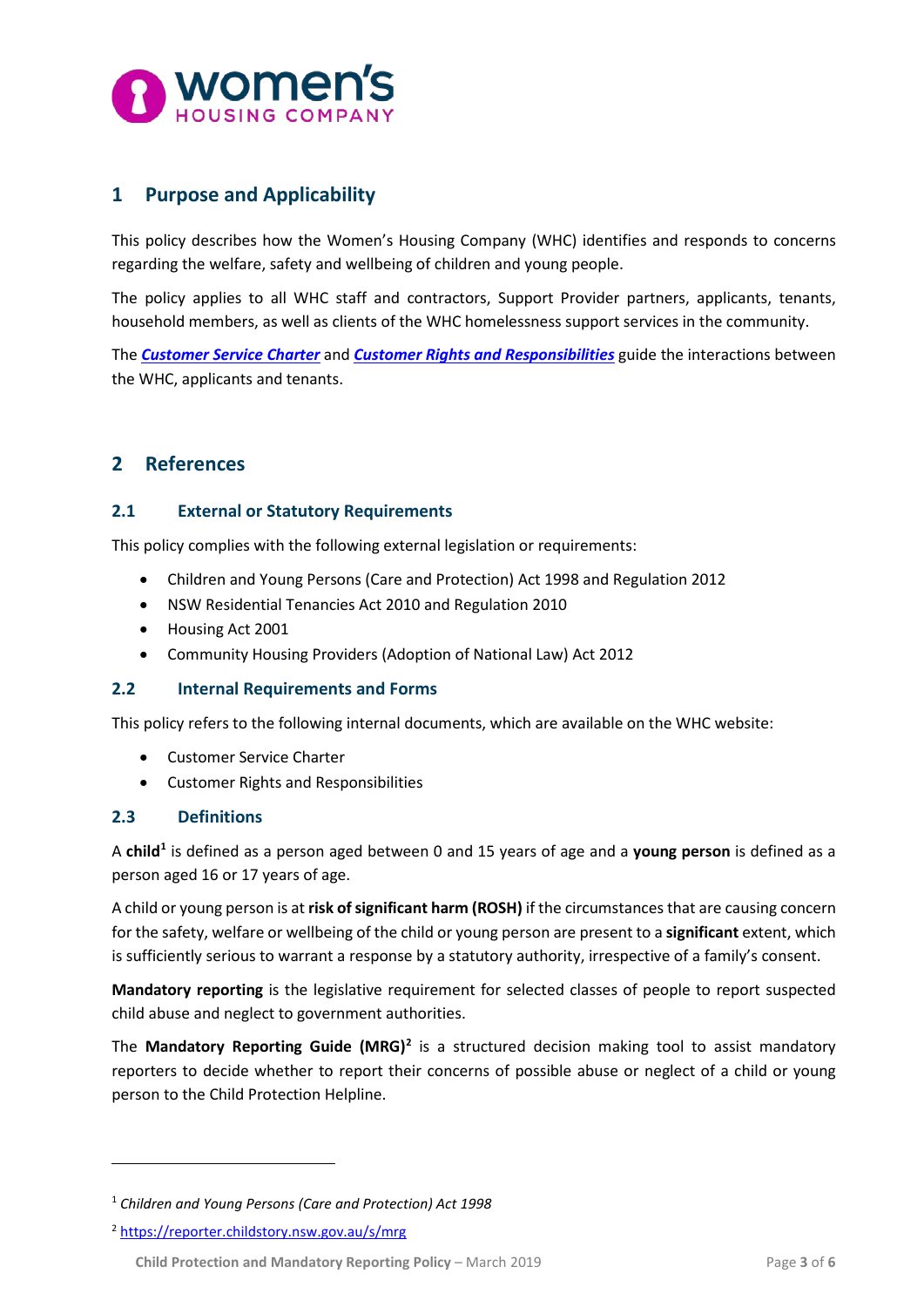

There are many different forms of **child abuse:** including neglect, sexual, physical and emotional abuse.

**Neglect** is when a parent or caregiver cannot regularly give a child the basic things needed for his or her growth and development, such as food, clothing, shelter, medical and dental care, adequate supervision, and enough parenting and care.

**Sexual abuse** is when someone involves a child or young person in a sexual activity by using their power over them or taking advantage of their trust. Often children or young people are bribed or threatened physically and psychologically to make them participate in the activity. Sexual abuse is a crime.

**Physical abuse** is a non-accidental injury or pattern of injuries to a child or young person caused by a parent, caregiver or any other person. It includes, but is not limited to, injuries which are caused by excessive discipline, severe beatings or shakings, cigarette burns, attempted strangulation and female genital mutilation. Injuries include bruising, lacerations or welts, burns, fractures or dislocation of joints. The application of any unreasonable physical force to a child is a crime in NSW, For example, hitting a child or young person around the head or neck, or using a stick, belt or other object to discipline or punish a child or young person (in a manner that is not trivial or negligible) may be considered a crime.

**Emotional abuse or psychological harm** can occur where the behaviour of the parent or caregiver damages the confidence and self-esteem of the child or young person, resulting in serious emotional disturbance or psychological trauma. Although it is possible for one-off incidents to cause serious harm, in general it is the frequency, persistence and duration of the parental or carer behaviour that is instrumental in defining the consequences for the child or young person. This can include a range of behaviours such as excessive criticism, withholding affection, exposure to domestic violence, intimidation or threatening behaviour.

The following terms are used in this document, with specific meaning:

- "may" is an acceptable action or requirement but not mandatory
- "must" or "shall" or "will" designates a mandatory requirement or action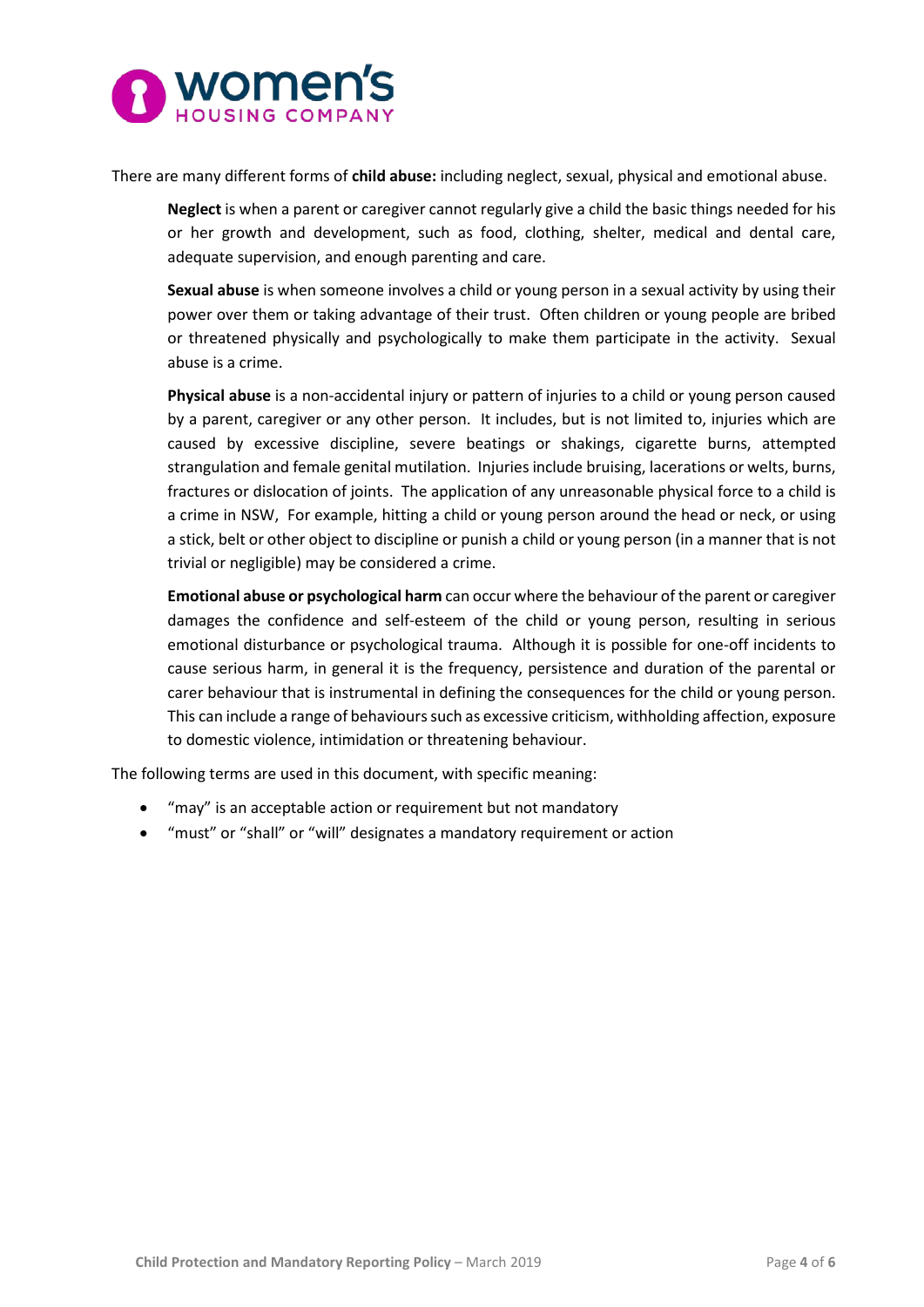

# <span id="page-4-0"></span>**3 Policy Statement**

Children and young people have a right to be safe in their own homes and in the community, and to live without violence and abuse. Child abuse and neglect is a crime, yet it continues to be an issue in Australia.

The WHC recognises that child abuse can lead to significant trauma for survivors and we aim to minimise the impact of this through our service delivery approach.

As a provider of housing and homelessness services, WHC staff and contractors have contact with vulnerable women, children and young people, including in their home.

The WHC is committed to identifying and responding early in order to protect children and young people from harm.

# <span id="page-4-1"></span>**4 Mandatory Reporting**

Under the *Children and Young Persons (Care and Protection) Act 1998*, employees and contractors of the WHC are classified as mandatory reporters. If during the course of our work, any staff member or contractor that has a reasonable suspicion that a child (aged 0-15 years old) is at risk of significant harm, they are legally obliged to report these concerns to the NSW Department of Family and Community Services (FACS). This includes the children in the care of a tenant, their guests/visitors and housing applicants.

This legislation also allows for the exchange of information, without consent, between 'prescribed bodies' (which includes the WHC) to aid the protection of children and young people. This means that in relation to child protection matters, relevant information must be shared without the consent of a parent, guardian, individual or family, in order to keep children safe.

While not mandatory under legislation, WHC staff and contractors with concerns about the safety, welfare or wellbeing of an unborn child or a young person aged 16-17 years old, will be required to report these matters to FACS in order to comply with this WHC policy.

# <span id="page-4-2"></span>**5 Supporting Children, Young People and their Families**

The WHC will consider the safety, welfare and wellbeing of children and young people when making housing management and homelessness services decisions.

When risk of significant harm concerns do not meet the statutory reporting threshold to warrant reporting to FACS, the WHC will work to support children, young people and their families through active referral to support services that meet their needs.

If a family chooses not to engage with support services, the WHC will remind the family of the services available and monitor any ongoing concerns through regular contact with the family.